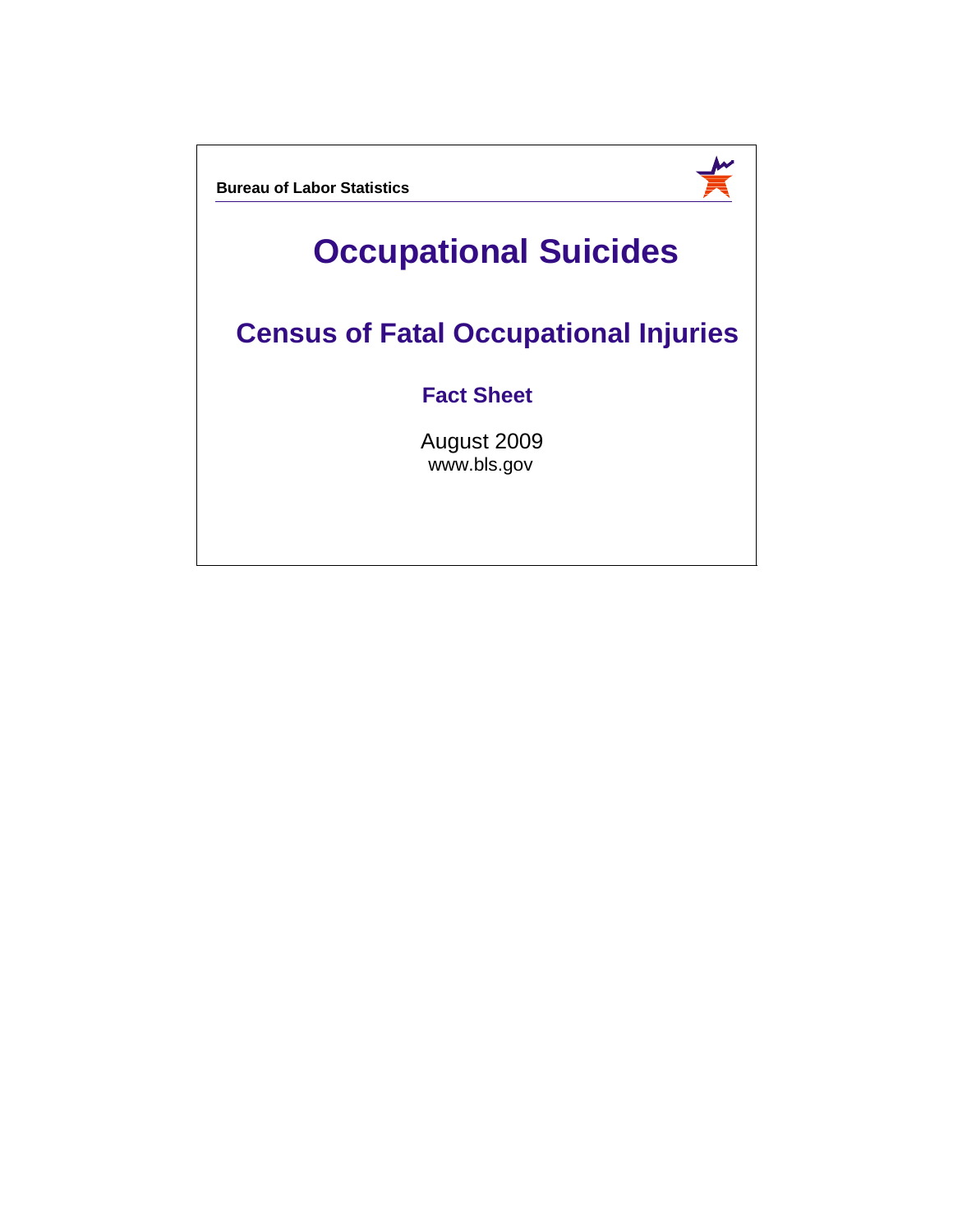## **Increase in Occupational Fatalities due to Suicide**

Preliminary data from the 2008 Census of Fatal Occupational Injuries (CFOI) program reported 251 workplace suicides, their highest level since the inception of the CFOI program in 1992. The 2008 count is 28 percent higher than the 196 suicides recorded in 2007.



**Occupational Suicides, 1992–2008\***

\*Data for 2008 are preliminary. Data for prior years are revised and final. NOTE: Data from 2001 exclude fatalities resulting from the September 11 terrorist attacks. SOURCE: U.S. Bureau of Labor Statistics, U.S. Department of Labor, 2009.

BLS advises caution when interpreting these numbers. CFOI generally includes only those cases of suicide that occur at the work site. Suicides occurring outside of the workplace or not on work time may also be included, but only if the program has documentation of the work relationship. Such determinations are extremely difficult and are not undertaken by the program without clear evidence in the source documents. Therefore, the CFOI counts may not be a complete census of work-related suicide.

An overview of the demographic characteristics of workers who commit suicide reveals a similar profile over time. Of the 251 suicides in 2008, 236 of them were committed by men (94 percent). Workers age 45-54 accounted for the age group with the highest number of suicides (90 fatalities or 36 percent). Seventy-eight percent (197 suicides) were white workers. The proportion of suicides in each of these groups is notably higher than the proportion of total hours worked—men were 57 percent of the Nation's hours worked, workers 45-54 were 25 percent, and white workers were 69 percent.

The nature of an injury describes the principal physical characteristic of the work-related injury. For suicides in 2008, gunshot wounds (accounting for 130 suicides) and asphyxiations/strangulations or suffocations (accounting for 78 suicides) were the most common occurrences. Gunshot wounds increased 48 percent from 2007 to 2008.

Workers in management occupations account for the largest group of suicides. In 2008 they accounted for 14 percent of suicides (34 fatalities) and in 2007 they accounted for 18 percent of all suicides (35 fatalities). Transportation and material moving occupations, sales and related occupations, and protective service occupations each accounted for 10 percent of total suicides. The occupations that experienced the largest increases in suicides from 2007 to 2008 were protective service occupations (14 to